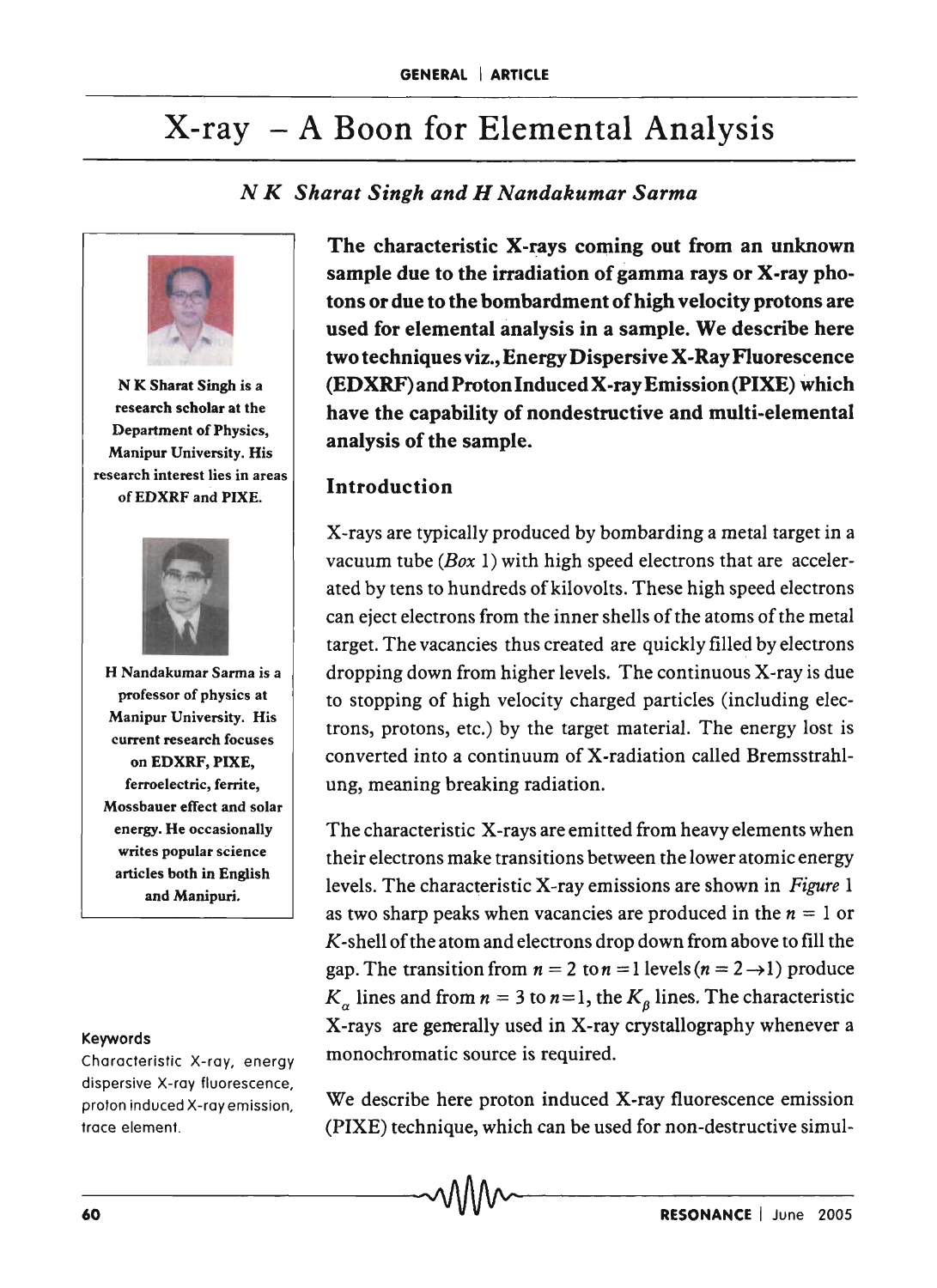#### Box l. X-ray Tubes

Crookes tube is a device invented by SirWilliamCrookes (1832-1919) in 187S. 1t consists of an evacuated sealed glass tube containing two metal electrodes. When a high voltage is applied between the two electrodes, due to electric discharge, the so-called cathode rays pass through the highly rarified air in the tube. The Crookes tube played an important role in the discovery of the electrons by J J Thomson in 1897.

X-ray tubes today are based on the 1913 design of William Coolidge, a physicist at the General Electric Research Laboratory. The characteristic features of the Coolidge tube are its high vacuum and its use of a heated filament as the source of electrons. There is so little gas inside the tube that it is not involved in the production of X-rays. This is in contrast to the somewhat bulky Crookes tube which depends on the residual gases inside that makes it unpredictable due their changing properties when heated. As the cathode filament is heated, it emits electrons. The hotter the filament gets, the greater the emission of electrons. These electrons are accelerated towards the anode by the high electric field and on striking the anode, X-rays are emitted. The major advantages of the Cod'lidge tube are its stability and its ease of controlling intensity. The Coolidge tube also has much longer life.



In the early 1950s the rotating-anode X-ray generator was developed which plays a very important role in the modem X-ray generators especially in X-ray diffraction (XRD) studies which is an indispensable tool in materials science. The modern diagnostic X-ray equipment also uses a rotating anode tube, which has a power rating of fifty kilowatts or more, needing an exposure time of only a small fraction of a second thus minimizing radiation hazard. *V Lakshminarayanan,* RRI, Bangalore

taneous elemental analysis (see *Box* 2 for two other techniques). This technique makes use of protons (instead of electrons) from accelerators. If these protons eject the electrons in the inner orbit of the target atom, then characteristic X-rays are produced due to the transition of electrons from the higher orbit to fill the vacant site of the lower orbits. Again this primary X-ray can produce secondary X-rays when they are irradiated on a particular target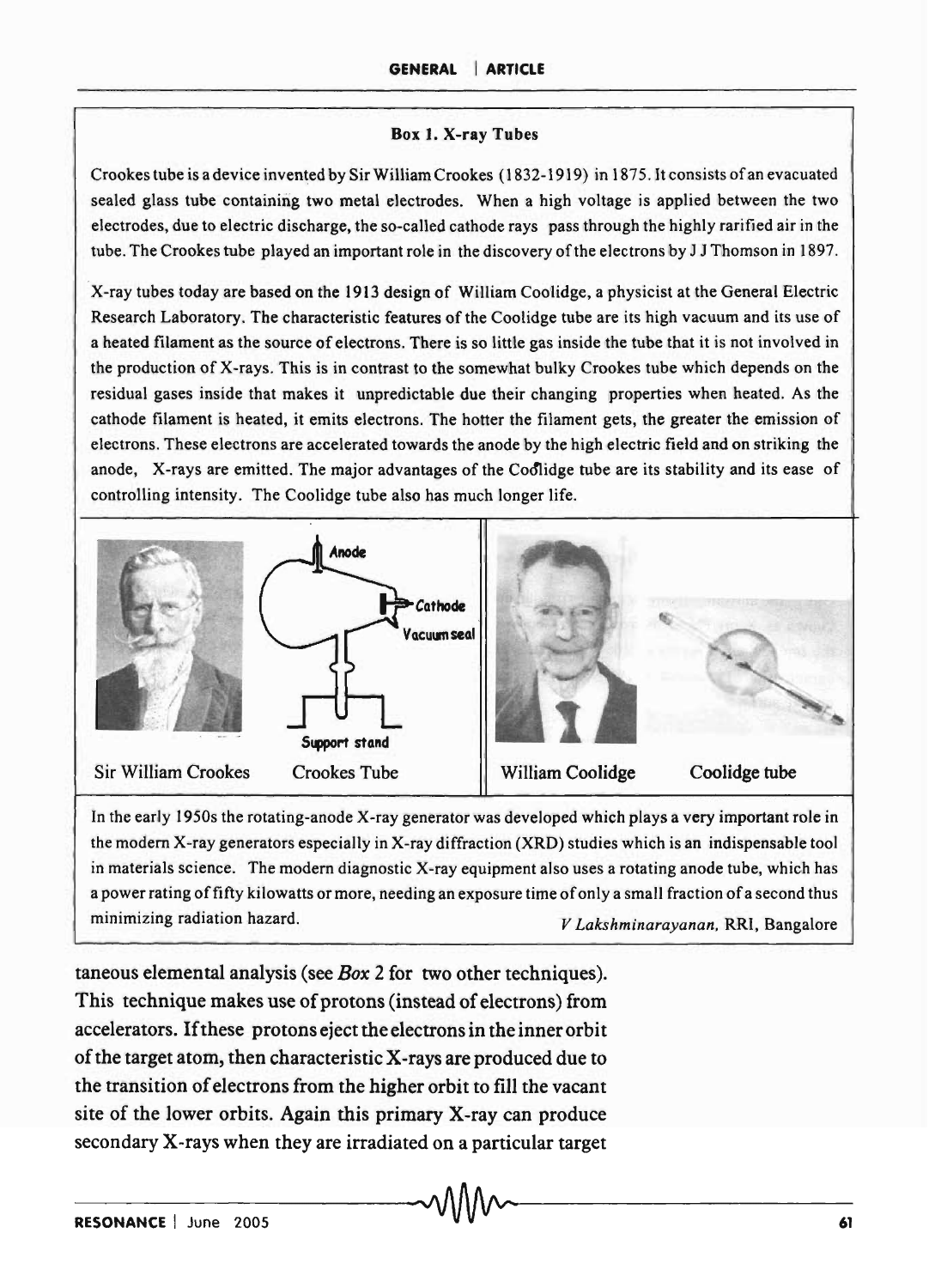

Figure 1. Characteristic Xray emission using Mo target.

material. The irradiation of  $\gamma$ -ray or X-ray photons on the target material leads to the ejection of the electrons from the inner orbits  $(K, L, M,$  etc.). This results in the  $X$ -rays  $X$ -rays of the target material. The use of  $X$ -rays of the target material. The use of proton beam as an excitation source definitely offers some advantages over other X-ray techniques. For example, the elemental analysis process itself is faster due to higher rate of data accumulation over the entire spectrum especially for the lower atomic number elements. The overall sensitivity is also better because of the lower Bremsstrahlung background as the more mas-

> sive protons undergo lower deceleration (and hence lower energy loss) compared to electrons. This is in contrast to higher background during electron excitation.

#### Box 2. Electron Spectroscopy for Chemical Analysis (ESCA)

One of the most important techniques used in materials science for characterization is ESCA which is also known as X-ray Photoelectron Spectroscopy (XPS). This is a method generally used for characterising the top few atom layers on the surface of a solid. ESCA can provide information on the elemental composition of a surface  $(C, O, N, etc.)$  as well as insights into the chemical bonding of species existing on the surface.

In ESCA, a monoenergetic soft (about 1.5 kV) X-ray beam is directed towards the sample under ultrahigh vacuum. When the sample absorbs the X-ray photon, it is ionized, ejecting a free electron. The energy of the electron emitted is less than that of the incident X-ray photon by an amount equivalent to the binding energy  $E_b$  of the electron to the atom.

The kinetic energy  $E_k$  of the ejected electron, called photoelectron, depends on the energy of the incident X-ray photon h *v,* (see *Figure* A) It can be expressed as :

$$
E_{b} = h v - E_{k} + \varphi,
$$

where  $\varphi$  is the correction for the spectrometer work function. This relation forms the basis of ESCA. Since h *v* is known, a measurement of  $E_k$  determines  $E_k$ . The value of  $E_k$  is specific to the atom concerned. Measurement of  $E_p$  serves as a 'fingerprint' to identify the atom. A plot of  $E_p$  vs. intensity of the emitted electron is the XPS spectrum. Qualitative analysis can be performed from the positions of the peaks. The peak height is dependent on the concentration of the element, the mean free path for the electrons in the material and the efficiency of absorption of X-rays. Since all ofthese parameters cannot be exactly known, this method is generally used only for quick and semi quantitative analysis. *Box* 2. *continued ...*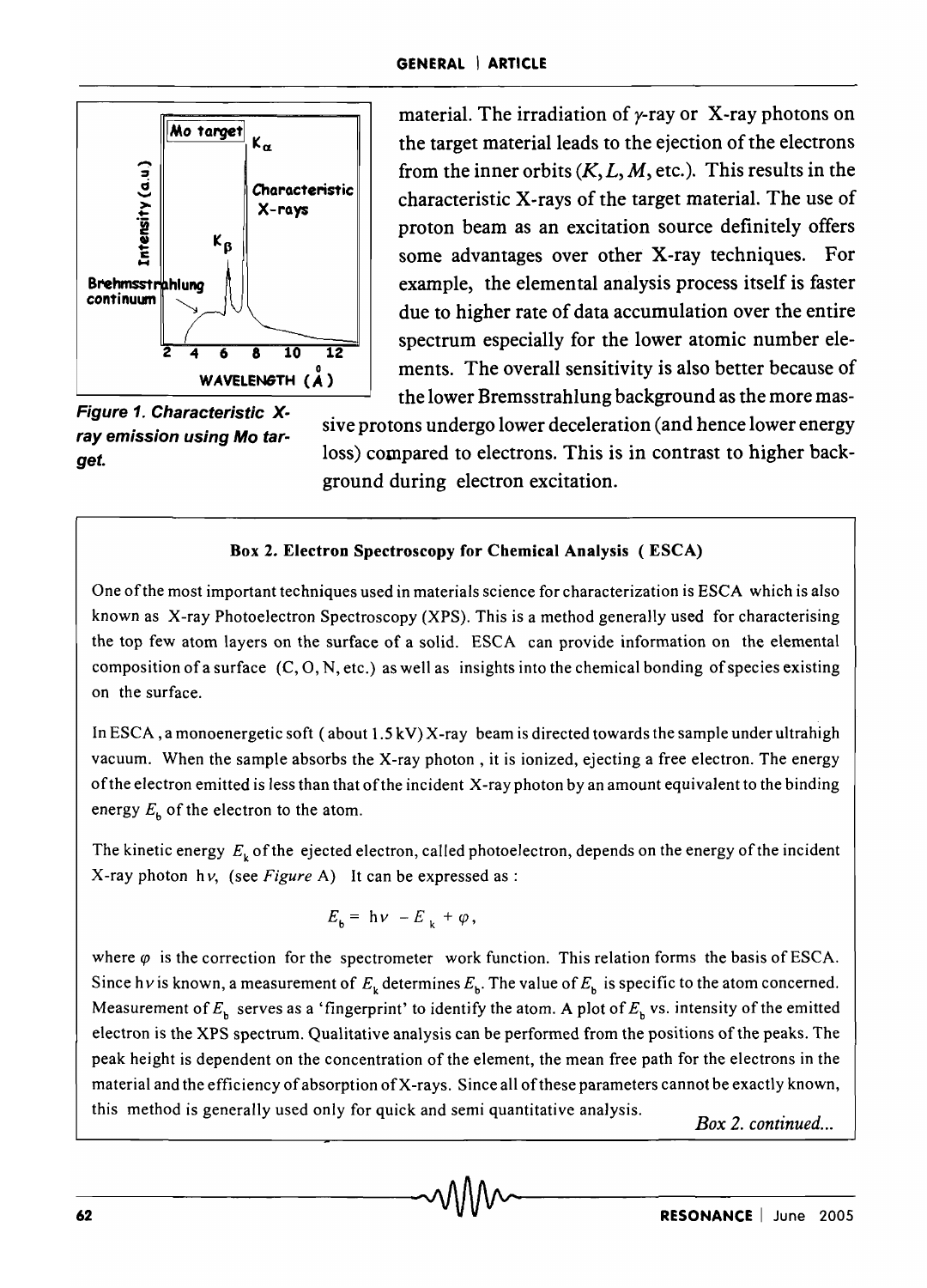

ESCA can be used to detect all elements except hydrogen and helium. It is most useful for solids, including powders and soft materials, organic films and polymers. It has very high surface sensitivity (usually nanometer depth) which makes it one of the most important surface analysis techniques today.

*Figure* B shows a schematic ESCA spectrum of an organic compound containing different elements

and the identification of these elements from the binding energy of electrons in different orbitals.

#### Energy Dispersive X-Ray Analysis (ED AX)

This technique is generally associated with scanning electron microscope. In this tech-  $\widehat{\mathcal{F}}$ nique, an electron beam of 10-20 keV strikes  $\sigma$ the surface of a conducting sample which causes X-rays to be emitted from the point of <sup>~</sup> incidence. The energy of the X-rays emitted depends on the material under examination. By collecting and analyzing the energy of these X-rays, the constituent elements of the specimen can be determined. The X-rays are



generated in a region of about 2 microns in depth. The electron beam scans across the material and an image of each element in the sample can be acquired. In this method however, elements of low atomic number. are difficult to be detected. The detector, which is a lithium doped silicon (SiLi), is protected by a Beryllium window and operated at liquid nitrogen temperatures. The absorption of the soft X-rays by the beryllium decreases the sensitivity below an atomic number of 11 (Na). When an X-ray strikes the

detector, it will generate a photoelectron within the bulk silicon which in turn generates electron-hole pairs. A strong electric filed attracts the electrons and holes towards opposite ends of the detector. The size of the current pulse thus generated depends on the number of electron-hole pairs created, which in turn depends on the energy of the incoming X-ray. The xray spectrum obtained gives information on the elemental composition of the material under examination. *Figure* C shows a schematic EDAX spectrum of a stainless steel sample from which the elemental composition can be obtained.

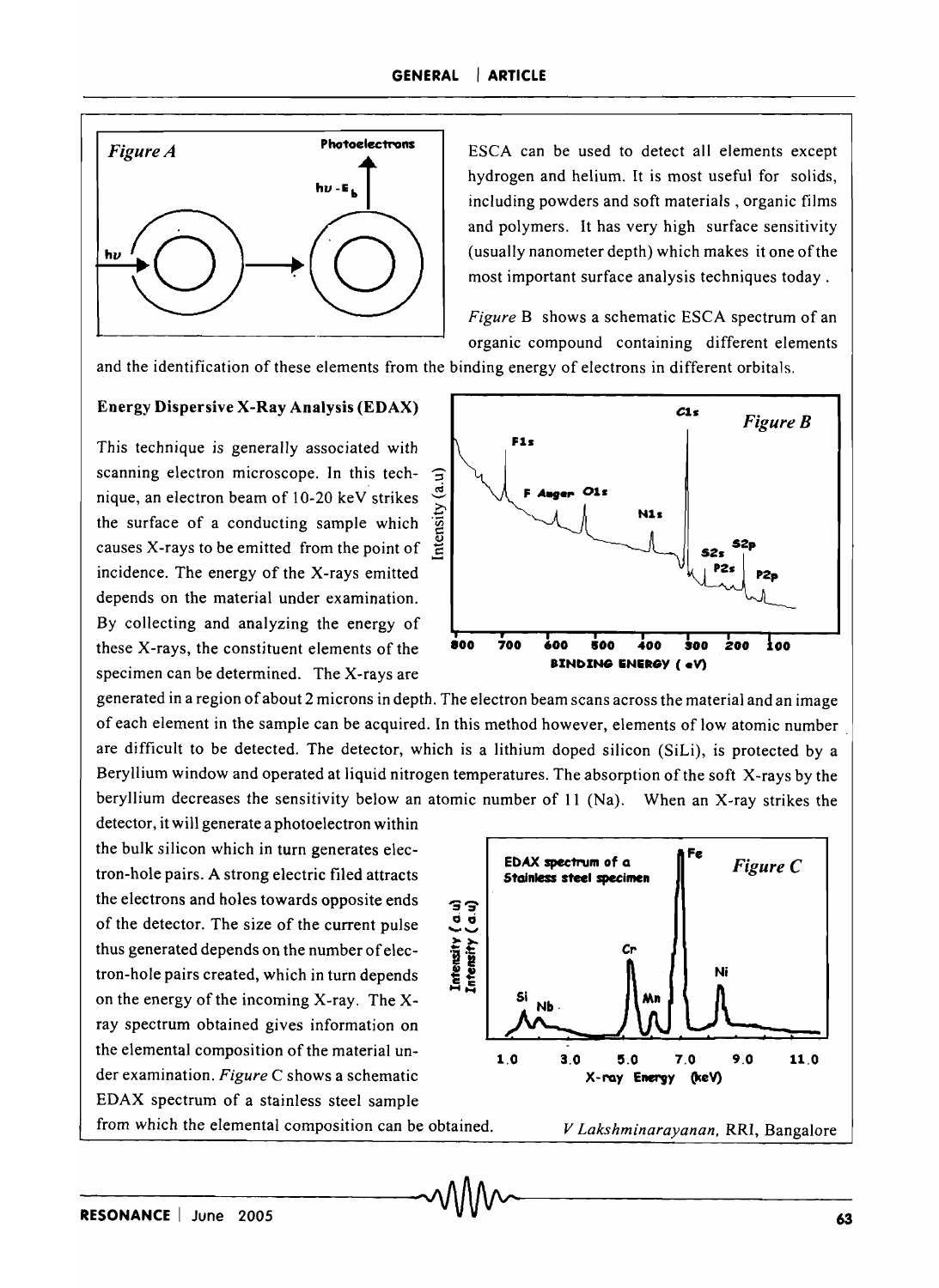



## Production of Characteristic X-rays

As mentioned above, characteristic X-rays are produced due to the transition of the electrons in different shells which leads to different characteristic X-rays, viz.  $K_{a1}$ ,  $K_{a2}$ ,  $K_{g1}$ ,  $K_{g2}$ ,  $L_{a1}$ ,  $L_{a2}$ , ..., etc., The partial energy level diagram showing the transitions leading to *K* and *L* series of X-rays is shown in *Figure 2.* 

The selection rule of these transitions is given as

$$
\Delta l = \pm 1; \Delta j = 0, \pm 1, \Delta n \ge 1,
$$
 (1)

where  $n$ ,  $l$  and  $j$  are the principal, orbital and total angular momentum quantum numbers respectively. The energy of the characteristic X-ray emitted from different elements is different and thus it gives the unavoidable signature of the particular element contained in the sample. Moseley (see *Box* 3) found that the square root of the frequency v of each series varied smoothly as the atomic number  $Z$  of the target element. By plotting  $\sqrt{v}$ against Z, he established the law

$$
\sqrt{\mathbf{v}} = C(Z - \sigma),\tag{2}
$$

where C is the proportionality constant that is independent of  $Z$ and  $\sigma$  is the screening constant whose value lies between 1 to 2 for

The energy of the characteristic Xray emitted from different elements is different and thus it gives the unavoidable signature of the particular element contained in the sample.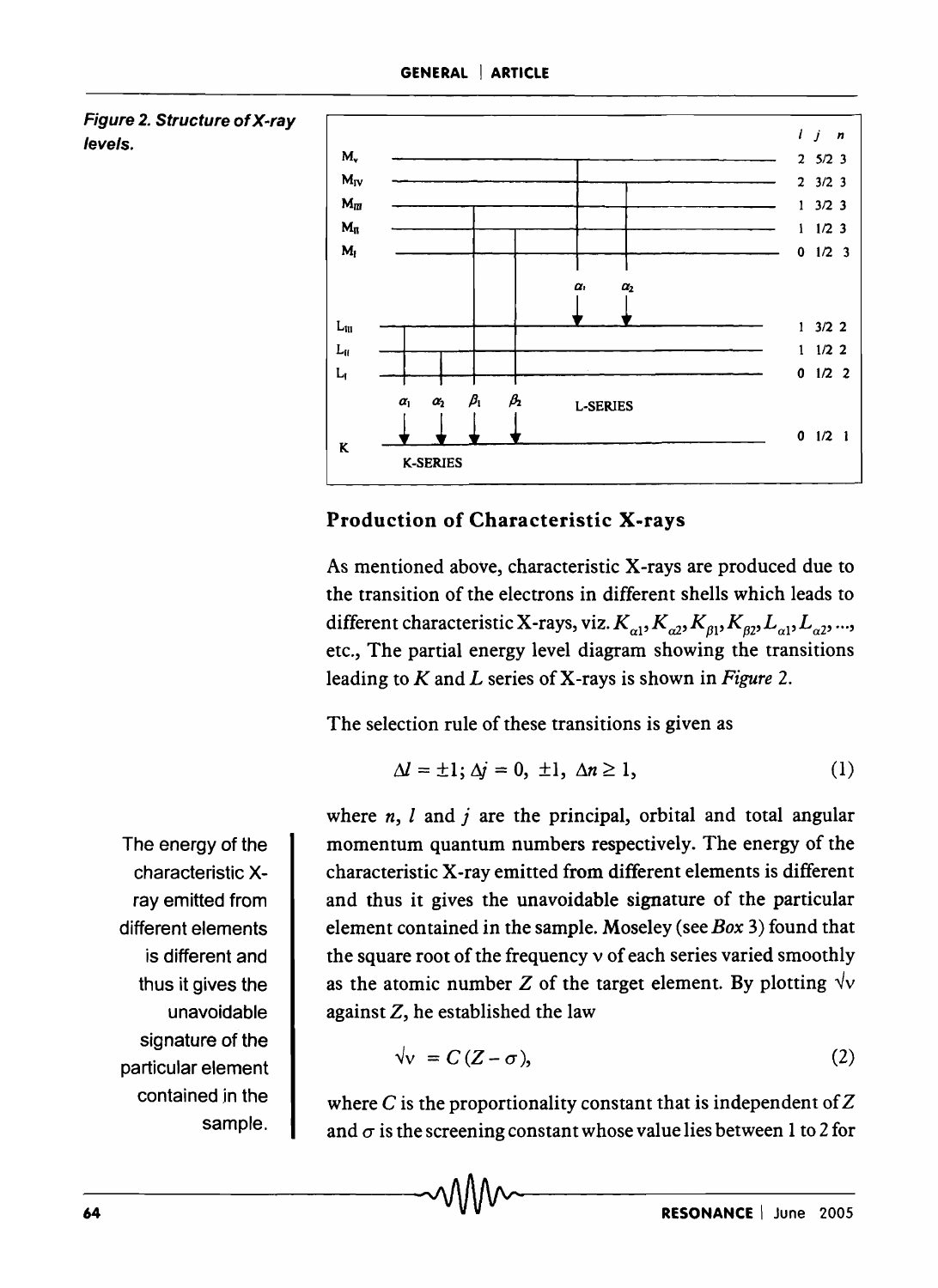#### Box 3. Moseley's Work

In 1913 H Moseley observed regularities in X-ray spectra. The spectrum observed was characteristic of the material used as target in the X-ray tube. The spectrum consisted ofa continuous spectrum upon which was superimposed a line spectrum. He studied such line spectra of thirty nine elements from aluminium to gold. In most cases the line spectra consisted of two groups of lines - the *K* series and the *L* series, however for heavier elements other series of lines appeared. For a given target element, frequencies of  $K$ lines were higher than the  $L$  lines. For heavier elements other series of lines appeared at still lower frequencies. By interpreting the regularities, Moseley was able to establish the identification of Z, the atomic number from which it was known that different elements emit different characteristic X-rays having different energies.

the *K* series and is in the range of 7.4 to 9.4 for the *L* series. Moseley's plot of  $\forall v$  against Z is shown in *Figure* 3.

By interpreting the regularities, Moseley was able to establish the identification of  $Z$ , the atomic number from which it was known that different elements emit different characteristic X-rays having different energies. In some cases, the characteristic  $K_a$  X-ray photon is used up to eject an electron from the  $L$  shell and hence no radiation will come out. This type of radiationless transition is known as Auger effect and the electrons are called Auger electrons. One consequence of the Auger effect is that the lines of a given series are not as intense as would be predicted from the

Figure 3. Moseley's plot of  $\sqrt{v}$  against Z.

number of vacancies createdin the associated orbit- xl09 als. The fluorescence yield  $\frac{1}{2}$ is defined as the ratio of the number of photons emitted per unit time to the number of vacancies formed during the same time. Mathematically, the fluorescence yield  $\omega_K$  is expressed as

$$
\omega_K = \Sigma (n_K)_I / N_K, \qquad (
$$

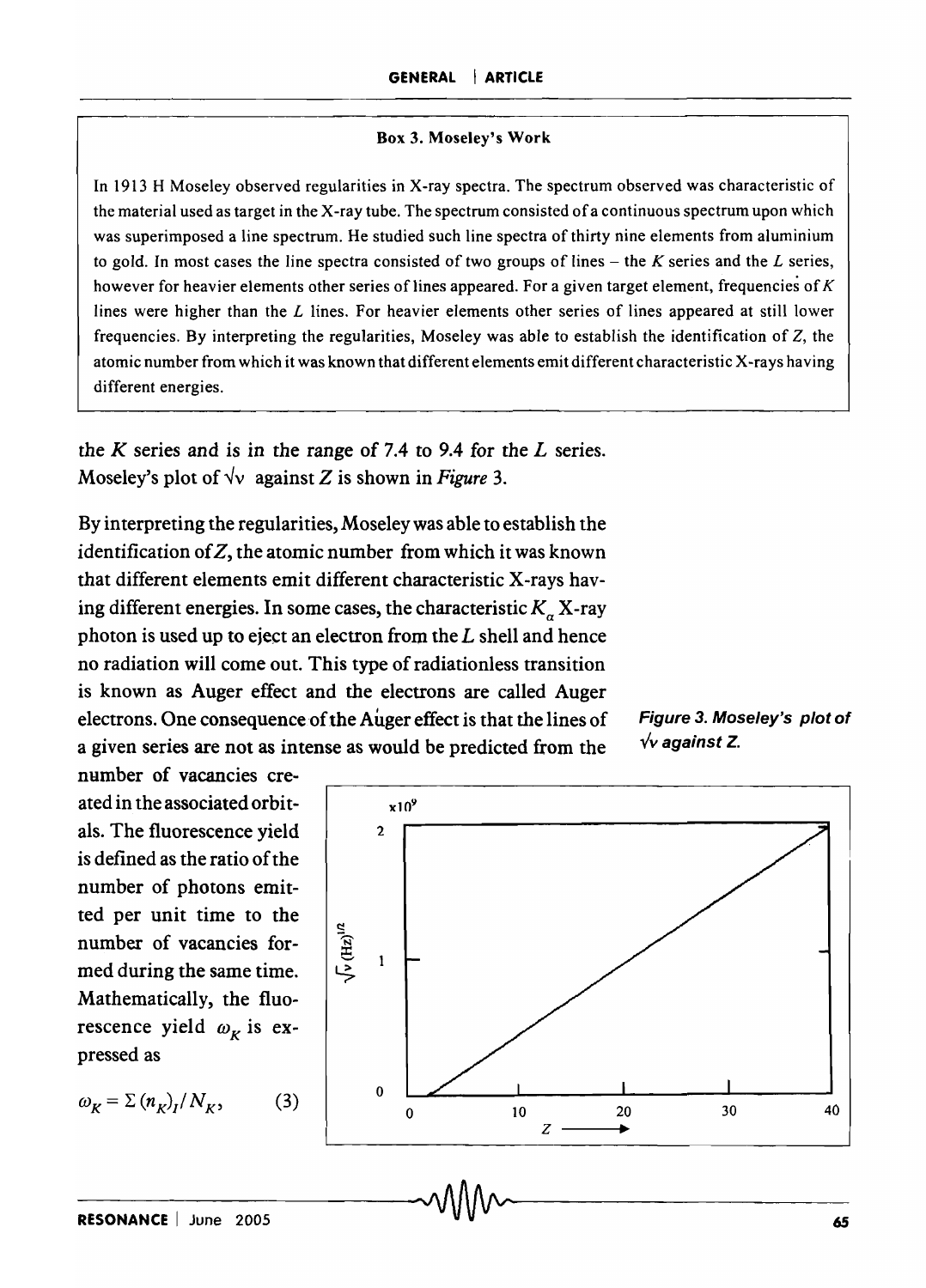The Compton peak in the spectrum provides information on the velocity distribution of electrons and also for examining electronic structure of solids.

Figure 4. EDXRF set-up.

where  $(n<sub>K</sub>)$ <sub>i</sub> is the rate at which photons of spectral line *i* are emitted and  $N_K$  is the rate at which K shell vacancies are produced. Auger effect can also occur in higher orbits. In that case the electrons from the  $L$  shell,  $M$  shell and  $N$  shell are known as primary, secondary and tertiary Auger electrons respectively.

## Experiment and Analysis

Quantitative estimation of elements is of importance in environmental, biological, agricultural, metallurgical, geological, archeological, semiconductor, medicinal and forensic sciences. The different radioactive sources used for the energy dispersive X-ray fluorescence (EDXRF) are given below with their energies.

> Am<sup>241</sup>  $\xrightarrow{\alpha\text{-enission}}$  Np  $\star \rightarrow$  Np<sup>237</sup> +  $\gamma$  - ray (59.57 keV)  $Cd^{109} \xrightarrow{EC} Ag \star \rightarrow Ag^{109} + X-ray$  (22.1 keV)  $\text{Fe}^{55} \xrightarrow{\text{EC}} \text{Mn}^{\star} \rightarrow \text{Mn}^{55} + \text{X-ray}$  (5.9 keV)

In addition to the above radioactive sources,  $I^{125}$  may also be used. Americium can excite *K*-lines of elements with  $Z \le 69$ . Cadmium can excite K-lines of elements with  $Z \le 44$  and L lines of  $Z \ge 69$ . Lastly, iron can excite K-lines of elements with  $Z \leq 23$ . The interaction of  $\gamma$ -ray or X-ray photons with matter can be divided into three processes viz. photoelectric effect, Compton effect and pair production (see *Box* 4). Of these, the photoelectric effect largely favours the production of the characteristic X-ray as the photons used are only in the range of a few keV. The Compton



peak in the spectrum provides information on the velocity distribution of electrons and also for examining electronic structure of solids. The profile of the experimental set-up of EDXRF is shown in *Figure* 4. Here, the yray or X-ray photon from the radioactive source in the annular groove is made to fall on the sample to be analysed. The char-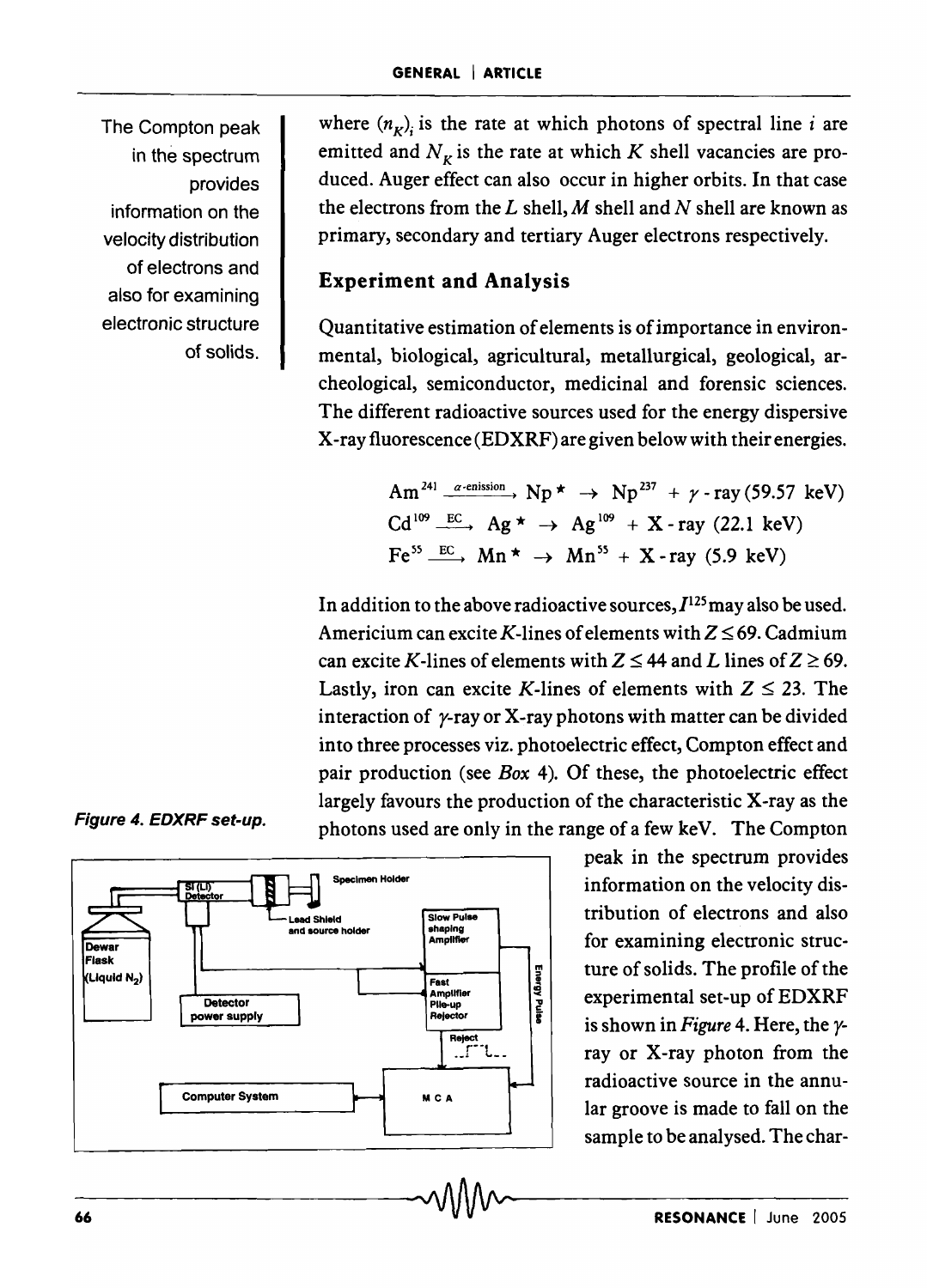#### Box 4. Interaction of Photons with Matter

1. Photoelectric effect: The photoelectric effect is the principal mode of interaction oflow energy photons with matter. In this process, photon of energy  $E<sub>e</sub>$  is wholly absorbed by an electron of the atom and the electron is ejected with an energy  $E<sub>e</sub>$  given by

$$
E_e = E_g - E_b,
$$

where  $E<sub>b</sub>$  is the binding energy of the electron in the atom. Absorption of a photon due to photoelectric effect decreases sharply with increase of photon energy, but increases rapidly with atomic number Z of the absorber material. The probability of photoelectric absorption is directly proportional to  $Z^5$  and  $E^{-3}$ .

2. Compton effect: For intermediate energy photons over a wide range  $(-0.1 \text{ to } 10 \text{ MeV})$ , the interaction is dominated by Compton scattering. In this process, the photon interacts with a free or loosely bound electron, transfers a part of its energy to it and gets scattered as photon of corresponding reduced energy. The energy and momentum of the incident photon are shared between the scattered photon and the recoil electron.

3. Pair production: When the energy of a photon exceeds twice the rest mass of an electron (1.02 MeV), there is a probability that the photon is converted into an electron positron pair. This process can occur only in the presence of nuclear Coulomb field which helps to balance energy and momentum. In *EDXRF,*  the X-ray energy being in keV range, this process does not takes place.

acteristic X-ray emitted from the sample is detected by a  $Si(Li)$ detector cooled at liquid nitro-gen temperature  $(77°)$  K). Generally, in most of the detectors, the charge is so small that the signal pulses obtained, if used without an intermediate amplification, will be lost as noise. So the output signal from the detector is fed to the pre-amplifier. This signal is again amplified using a linear amplifier and it is made near gaussian in shape. Lastly, the amplified pulse is fed to the multi channel analyser  $(MCA)$  fitted to a personal computer so that the complete spectrum of the X-ray peaks of the different elements can be seen online. The elements present in the unknown sample are classified according to their characteristic X-ray lines. The concentrations of the elements are related to the intensity of the X-ray lines.

The EDXRF spectrum of a kidney stone is shown in *Figure* 5 from which it can be seen that the major constituent is calcium with smaller quantities of zinc and strontium. For this analysis, the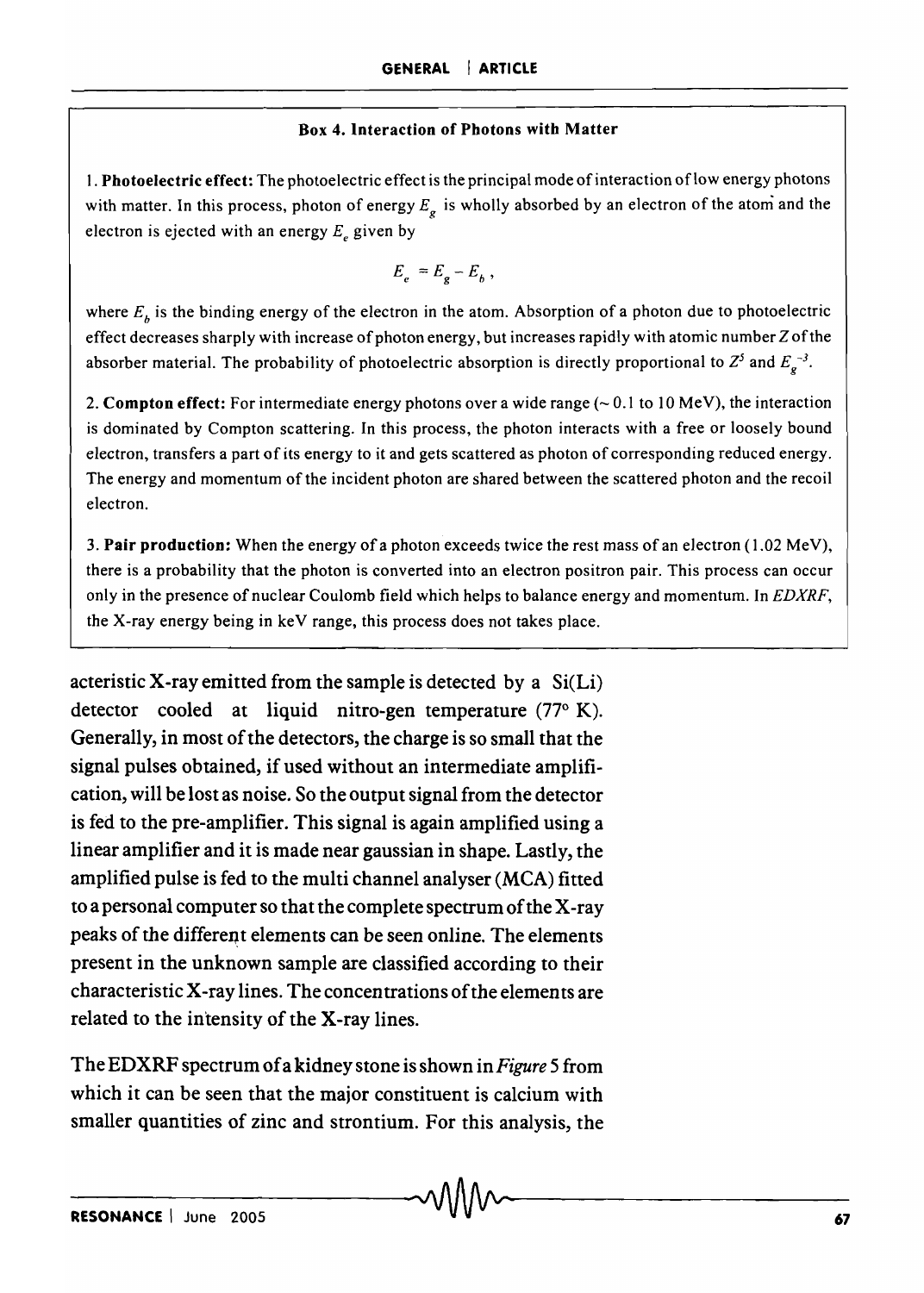

kidney stone was washed with distilled water to remove possible blood constituents. After drying, it was grounded into fine powder and mixed with a binder (cellulose powder) and pressed into a thin pellet of 2.5 cm in diameter. The pellet was used for irradiation. The area under the peaks is used for the calculation of the concentration. The set-up was calibrated using standard radioactive source and the geometry was kept constant for all the subsequent measurements. This technique can be effectively used for non-destructive analysis of archaelogical specimens.

A schematic diagram of PIXE set-up is shown in *Figure* 6 .. The high-energy protons (within the range of 2.5 MeV to 3.0 MeV) are made to bombard the sample to produce characteristic X-rays of the elements contained in the sample. These X-rays are detected as in EDXRF technique. A typical PIXE spectrum of a kidney stone is shown in *Figure* 7. The elements detected are Ca, Fe, Zn,



Figure 6. PIXE experimental set-up.